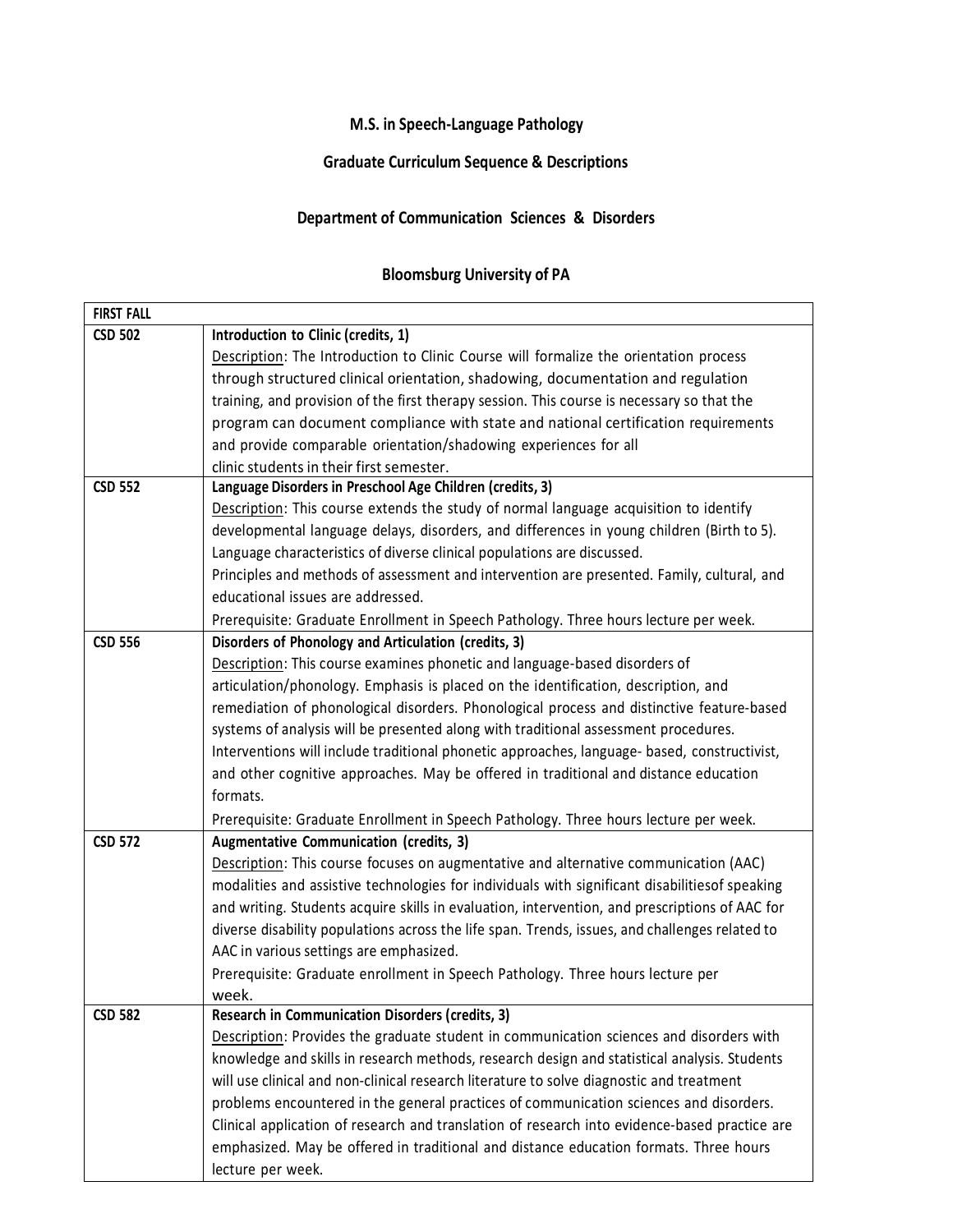|                                 | Prerequisites: Enrollment in either the AuD (Audiology) or MS (Speech Pathology)            |
|---------------------------------|---------------------------------------------------------------------------------------------|
|                                 | program in the Department of Audiology and Speech Pathology.                                |
| <b>FIRST SPRING</b>             |                                                                                             |
| <b>CSD 558</b>                  | Clinical Practicum and Professional Issues I (credits, 3)                                   |
|                                 | Description: This first in-house clinic course prepares students in all aspects of clinical |
|                                 | management to serve individuals with communication and swallowing disorders in the          |
|                                 | Bloomsburg University Speech, Language, and Hearing Clinic and off-campus sites. Students   |
|                                 | acquire necessary knowledge and skills in preparation for their field experiences in the    |
|                                 | professional community. Prerequisite(s): Graduate Enrollment in Speech Pathology.           |
| <b>CSD 560</b>                  | Voice Disorders (credits, 3)                                                                |
|                                 | Description: This course provides an overview of the diagnosis and clinical management of   |
|                                 | functional and organic voice disorders. The focus of this course is on the perceptual and   |
|                                 | acoustic analysis of voice disorders, as well as a physiological view of voice therapy.     |
|                                 | Prerequisite: Graduate Enrollment in Speech Pathology. Three hours lecture per week.        |
| <b>CSD 562</b>                  | Language Disorders in School Age Children (credits, 3)                                      |
|                                 | Description: This course extends the study of normal language acquisition through           |
|                                 | adolescents and explores effects of language disorders on academic performance, especially  |
|                                 | literacy skills. Principles and methods of classroom-based assessment andintervention are   |
|                                 | presented. Cultural and educational issues are addressed. May be offered in traditional and |
|                                 | distance education formats.                                                                 |
|                                 | Prerequisite: Graduate Enrollment in Speech Pathology. Three hours lecture per week.        |
| <b>CSD 550</b>                  | Aphasia (credits, 3)                                                                        |
|                                 | Description: This course focuses on primary disorders of language in adults associated with |
|                                 | focal brain damage with emphasis on aphasias. Etiologies and characteristics of             |
|                                 | language/nonlanguage disturbances associated with lesions to thedominant and non-           |
|                                 | dominant hemispheres are discussed. Principles and methods of prevention, assessment,       |
|                                 | intervention and counseling are presented.                                                  |
|                                 | Prerequisite: Graduate Enrollment in Speech Pathology. Three hours lecture per week.        |
| <b>CSD 574</b>                  | Clinical Instrumentation (credits, 1)                                                       |
|                                 | Description: This course will provide the student with background information and           |
|                                 | experience with advanced clinical instrumentation used in the assessment and treatment of   |
|                                 | patients with speech, voice, and swallowing disorders. In addition, clinical experiences    |
|                                 | applying clinical instrumentation discussed in these lectures willalso be implemented       |
|                                 | whenever possible. One-half of enrolled cohort will be taught in this semester.             |
|                                 | Prerequisite: Graduate enrollment in Speech Pathology.                                      |
|                                 |                                                                                             |
| <b>SUMMER</b><br><b>CSD 554</b> | <b>Fluency Disorders (credits, 3)</b>                                                       |
|                                 | Description: The course will cover the development, diagnosis, and treatment of fluency     |
|                                 | disorders including stuttering, cluttering, and neurogenic, psychogenic, and language-based |
|                                 | disfluencies. Emphasis is placed on stuttering in children and adults.                      |
|                                 |                                                                                             |
|                                 | Prerequisite: Graduate Enrollment in Speech Pathology. Three hours lecture per<br>week.     |
|                                 |                                                                                             |
|                                 |                                                                                             |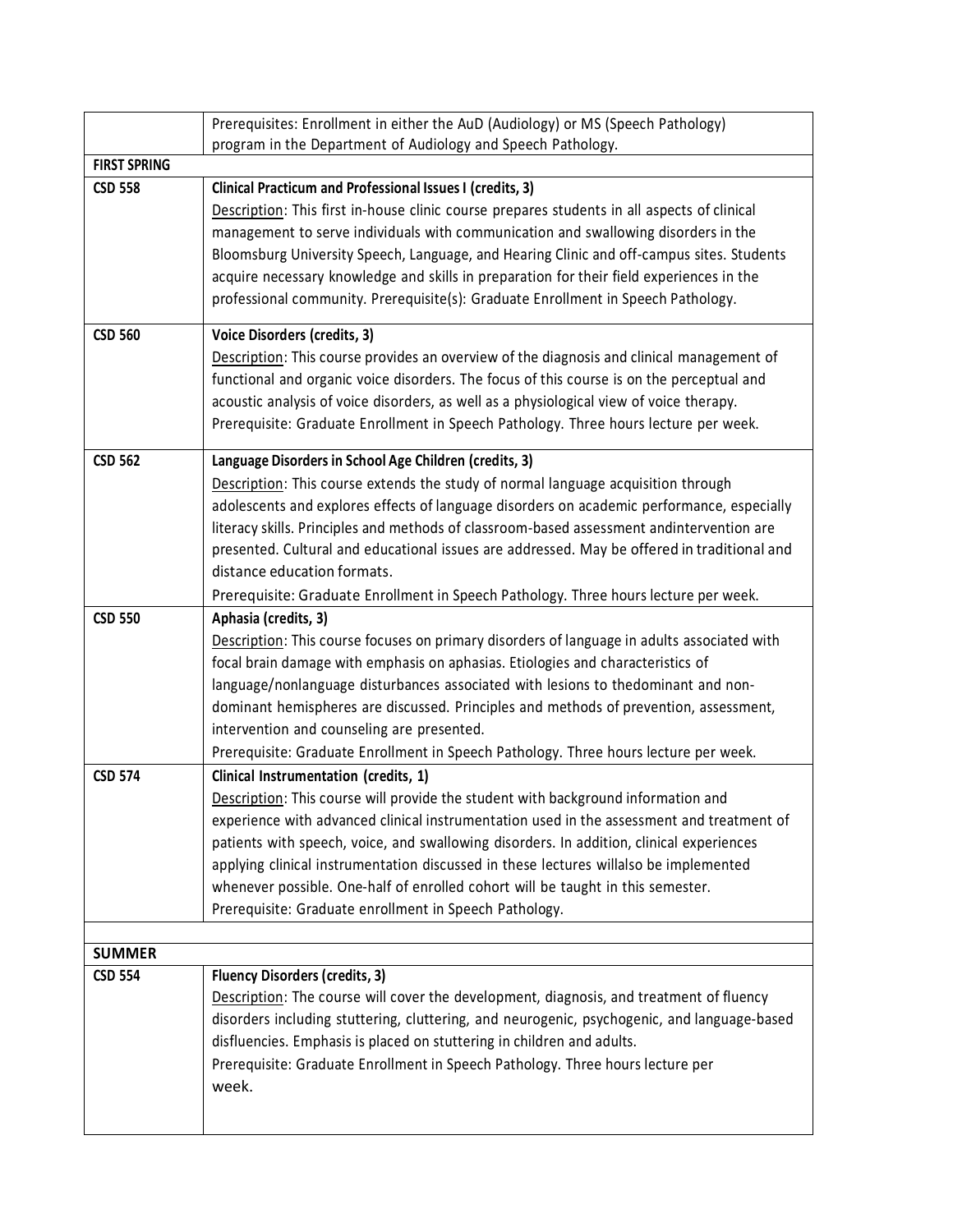| <b>CSD 564</b>     | <b>Craniofacial Disorders (credits, 3)</b>                                                    |
|--------------------|-----------------------------------------------------------------------------------------------|
|                    | Description: This course provides an overview of craniofacial disorders with emphasis on      |
|                    | cleft lip and/or palate and velopharyngeal inadequacy (VPI). An understanding of anatomy      |
|                    | and physiology of the craniofacial complex, embryologicaldevelopment, and etiological         |
|                    | factors are presented. The effects of cleft lip and/or palate and VPI on speech, hearing, and |
|                    | language are described. Procedures for diagnosis and treatment of communication disorders     |
|                    | and related management issues will be discussed.                                              |
|                    | Prerequisite: Graduate Enrollment in Speech Pathology. Three hours lecture per week.          |
| <b>CSD 566</b>     | Clinical Practicum and Professional Issues II (credits, 3)                                    |
|                    | Description: This second in-house clinic course prepares students in all aspects of clinical  |
|                    | management to serve individuals with communication and swallowing disorders in the            |
|                    | Bloomsburg University Speech, Language, and Hearing Clinic and off-campus sites. Students     |
|                    | acquire necessary knowledge and skills in preparation for their field experiences in the      |
|                    | professional community. Prerequisite(s): Graduate Enrollment in Speech Pathology.             |
|                    |                                                                                               |
| <b>CSD 581</b>     | <b>Swallowing Disorders I (credits, 3)</b>                                                    |
|                    | Description: An introduction to the subfield of dysphagia in the speech-language pathology    |
|                    | curriculum, this course will provide the graduate student with detailed information           |
|                    | regarding the anatomy, physiology, and neurological controls of the swallowing process in     |
|                    | children and adults. It will also discuss the impact of variousdisease processes on the       |
|                    | neurological and structural components of the swallow. Prerequisite: Graduate enrollment in   |
|                    | Speech Pathology. Three hours lecture per week.                                               |
|                    |                                                                                               |
| <b>SECOND FALL</b> |                                                                                               |
| <b>CSD 565</b>     | Motor Speech Disorders (credits, 3)                                                           |
|                    | Description: This course focuses on neuromotor speech disorders in children and adults        |
|                    | with emphasis on dysarthrias. Etiologies and characteristics of dysarthrias, including        |
|                    | articulation, resonation, phonation, and respiration are discussed.                           |
|                    | Principles and methods of prevention, assessment, intervention, and counseling are            |
|                    | presented.                                                                                    |
|                    | Prerequisite: Graduate Enrollment in Speech Pathology. Three hours lecture per week.          |
| CSD 576            | Clinical Practicum and Professional Issues III (credits, 3)                                   |
|                    | Description: This third in-house clinic course prepares students in all aspects of clinical   |
|                    | management to serve individuals with communication and swallowing disorders in the            |
|                    | Bloomsburg University Speech, Language, and Hearing Clinic and off-campus sites. Students     |
|                    | acquire necessary knowledge and skills in preparation for their field experiences in the      |
|                    | professional community. Prerequisite: Graduate                                                |
|                    | Enrollment in Speech Pathology. Three hours lecture per week.                                 |
| <b>CSD 570</b>     | Cognitive Based Language Disorders (credits, 3)                                               |
|                    | Description: This course focuses on the disorders of language in adults resulting fromdiffuse |
|                    | injury/damage, such as traumatic brain injury and Alzheimer's disease.                        |
|                    | Prerequisite: Graduate enrollment in Speech Pathology. Three hours lecture perweek.           |
| <b>CSD 583</b>     | <b>Swallowing Disorders II (credits, 3)</b>                                                   |
|                    | Description: This course provides the graduate student with detailed information and lab      |
|                    | experience with procedures of evaluation of swallowing disorders, determination of            |
|                    | objectives for patient management, and selection and implementation of therapeutic            |
|                    | interventions for dysphagia across the life span. Case management, interdisciplinary team     |
|                    | interaction, and professional communication skills are emphasized.                            |
|                    | Prerequisite: AUDSLP.581 Swallowing Disorders I. Three hours lecture per week.                |